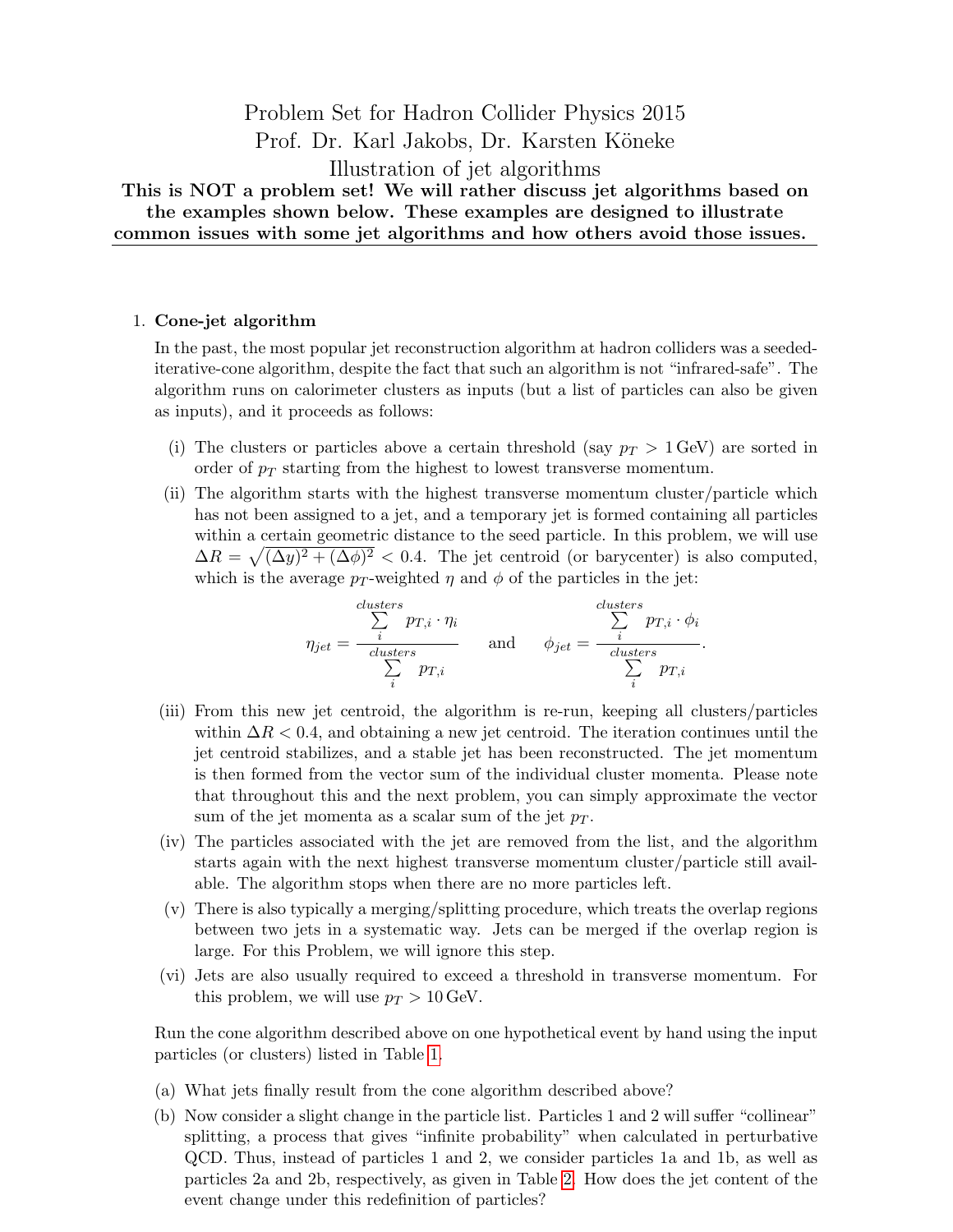<span id="page-1-0"></span>

| Particle/Cluster Number | $p_T$ [GeV] | $\boldsymbol{y}$ |         |
|-------------------------|-------------|------------------|---------|
|                         | 60          | 1.5              | 1.8     |
| 2                       | 30          | 0.2              | 0.2     |
|                         | 26          | $-0.1$           | 0.4     |
|                         | 25          | 0.4              | $-0.14$ |
| 5                       | 9           | $-0.15$          | 0.45    |
|                         |             | 0.5              | $-0.1$  |
|                         |             | 1.4              | 1.75    |

Table 1: Particles (or calorimetric clusters) for one event.

Table 2: New particles that replace particle 1 and 2 in Table [1.](#page-1-0)

<span id="page-1-1"></span>

| Particle/Cluster Number | $\mid p_T$ [GeV] | U    |         |
|-------------------------|------------------|------|---------|
| lа                      | 55               | 1.5  | $1.8\,$ |
|                         |                  | 1.5  | 1.82    |
| 2a                      | 20               | 0.23 | 0.17    |
|                         |                  | 0.16 | 0.25    |

## 2.  $(Anti-)k_T-jet algorithm$

Let's now consider "infrared-safe" algorithms, in particular the  $k_T$  and Anti- $k_T$  algorithms, with parameter  $R = 0.4$ . One should note that both the ATLAS and CMS experiments have chosen to use the Anti- $k_T$  algorithm as the standard jet reconstruction algorithm.

The  $k_T$  algorithm should proceed as follows:

- (i) From the list of clusters/particles above a certain threshold (say  $p_T > 1$  GeV), determine the following quantities (sometimes strangely referred to as "distances"):
	- For every pair of particles i and j, determine  $d_{ij}$ , where

$$
d_{ij} = \min(p_{T,i}^{2a}; p_{T,j}^{2a}) \frac{\Delta R_{ij}^2}{R^2}
$$

where  $\Delta R_{ij}^2 = (y_i - y_j)^2 + (\phi_i - \phi_j)^2$  and  $a = 1$ .

• For every particle *i*, also determine  $d_{iB}$ , where

$$
d_{iB}=p_{T,i}^{2a}\,,
$$

again with  $a = 1$ .

- (ii) Determine the smallest "distance" between all the  $d_{ij}$  and  $d_{iB}$ .
	- If this smallest distance is a  $d_{ij}$ , then combine particles i and j into a single particle (by adding their 4-vectors), and go back to step (i). Treat jets/particles as massless for this problem.
	- If this smallest distance is a  $d_{iB}$ , then call particle i a jet, and remove it from the list of particles. Then go back to step (i) for the remaining particles.
- (iii) The algorithm stops, when there are no more particles to consider. Jets are then removed below a certain transverse momentum threshold, let's say 10 GeV for this problem.

The Anti- $k_T$  algorithm is equivalent to the  $k_T$  algorithm except that now,  $a = -1$  (note that the case with  $a = 0$  is called the Cambridge-Aachen jet algorithm).

Run the algorithms described above on one hypothetical event by hand using the input particles (or clusters) listed in Table [1.](#page-1-0)